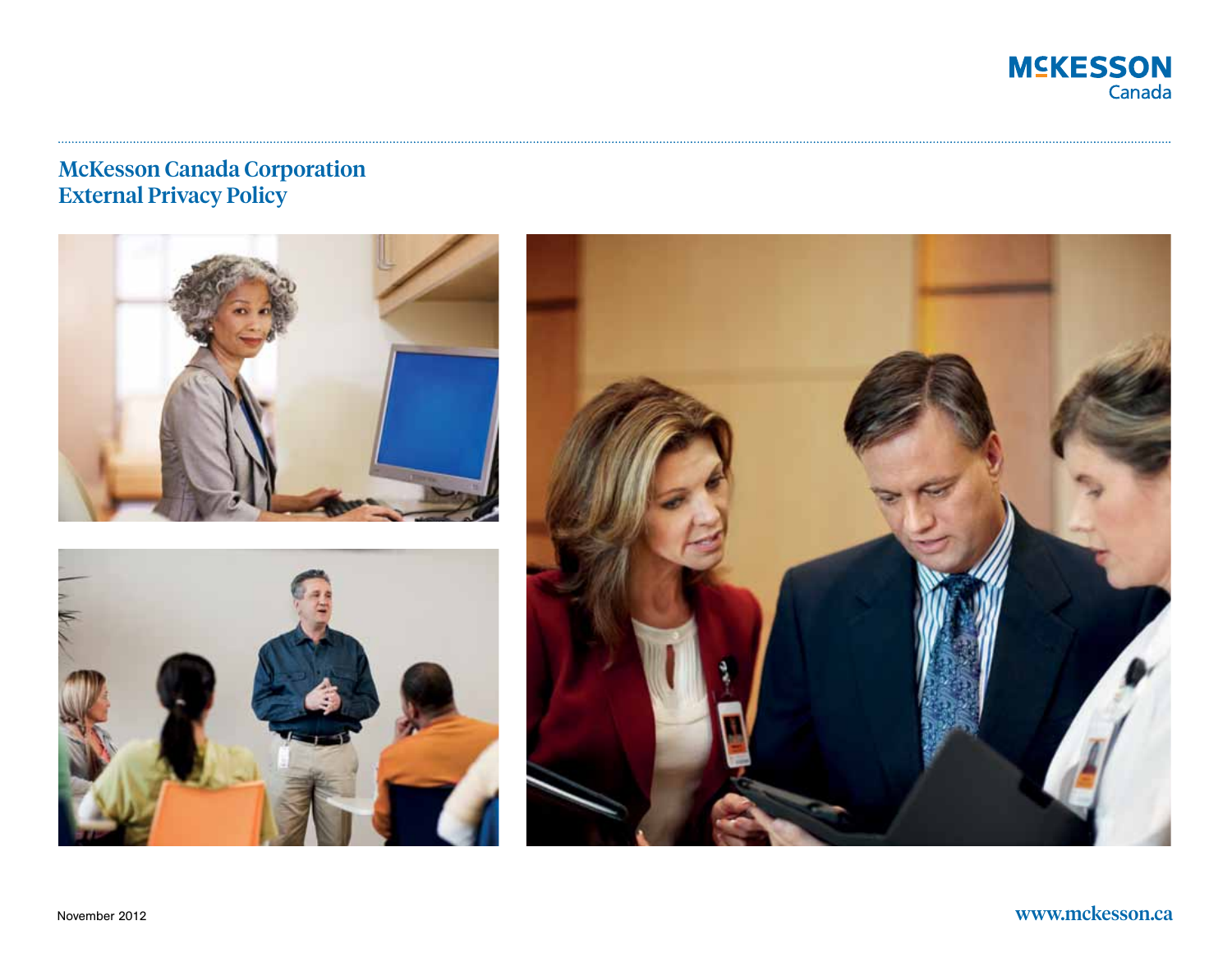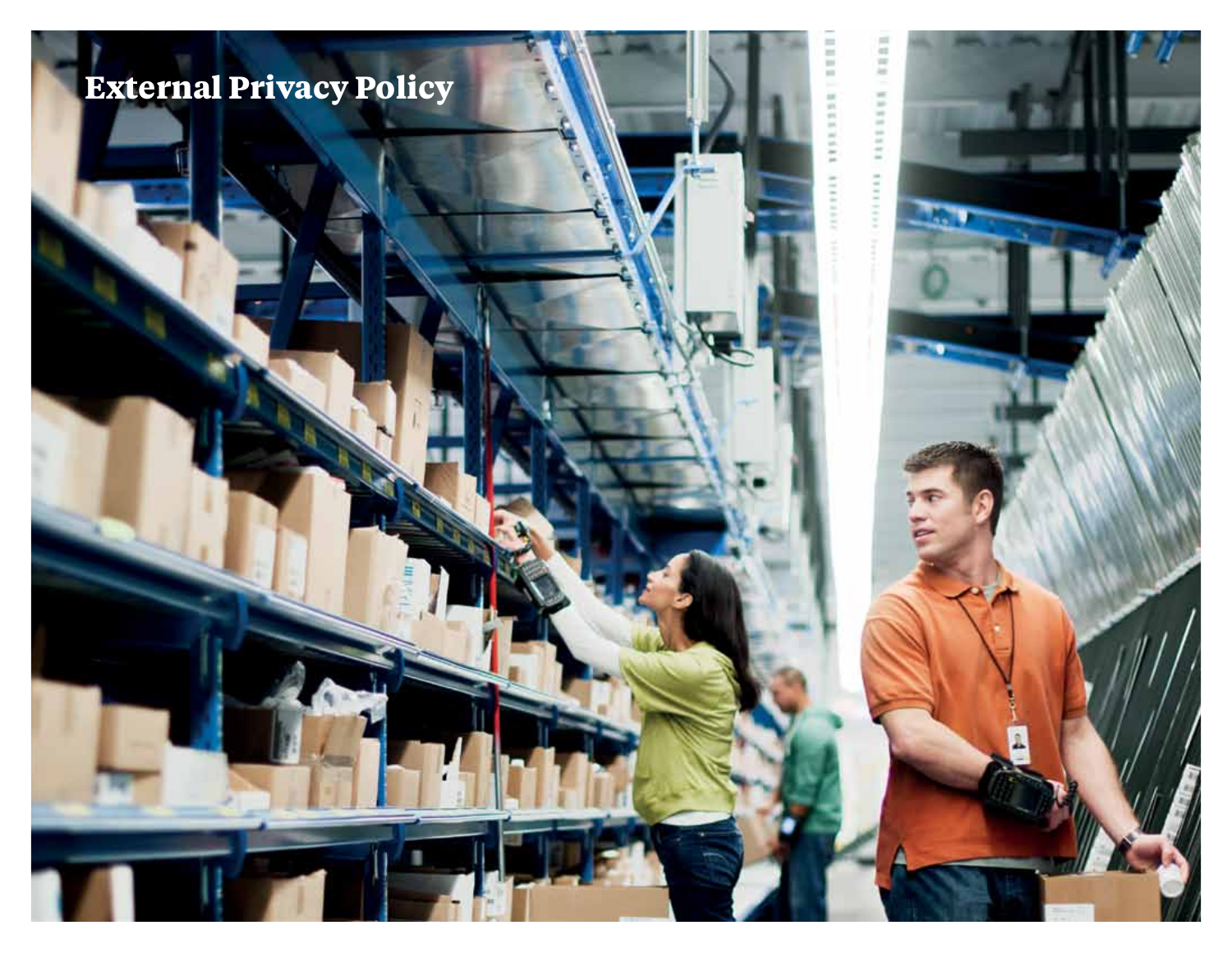# **External Privacy Policy McKesson Canada Corporation**

### **Purpose**

This Privacy Policy (the "**Policy**") describes the policies of McKesson Canada Corporation (including its Canadian subsidiaries and affiliated entities, collectively, "McKesson Canada") concerning the collection, use and disclosure of personal information by McKesson Canada.

McKesson Canada, a provider of a complete range of solutions to improve the quality, safety and cost of patient care within the Canadian health care industry, is committed to safeguarding the confidentiality, security and accuracy of personal information, including personal health information, that is collected, used, disclosed and retained by McKesson Canada.

This Policy applies across all McKesson Canada business units and may be supplemented by additional policies and procedures within McKesson Canada business units.

In this Policy, personal information and personal health information are collectively referred to as "Personal Information."



## **Privacy Principles**

The secure collection, use and disclosure of Personal Information is fundamental to McKesson Canada's business operations and McKesson Canada strives to provide the best customer service consistent with our privacy obligations under both federal and provincial privacy laws.

McKesson's methods for collecting, using, disclosing and retaining Personal Information will be compliant with all applicable federal and provincial laws. This includes, as applicable, the federal *Personal Information Protection and Electronic Documents Act* ("PIPEDA"), the provincial *Personal Information Protection Acts* in place in Alberta and British Columbia as well as *An Act respecting the protection of personal information in the private sector* (Québec).

McKesson Canada also complies, where applicable, with laws concerning the collection, use and disclosure of personal health information pursuant to the *E-Health (Personal Health Information Access and Protection of Privacy) Act* in British Columbia, the *Health Information Act* in Alberta, the *Personal Health Information Act* in Manitoba, the *Personal Health Information Protection Act, 2004* in Ontario, the *Personal Health*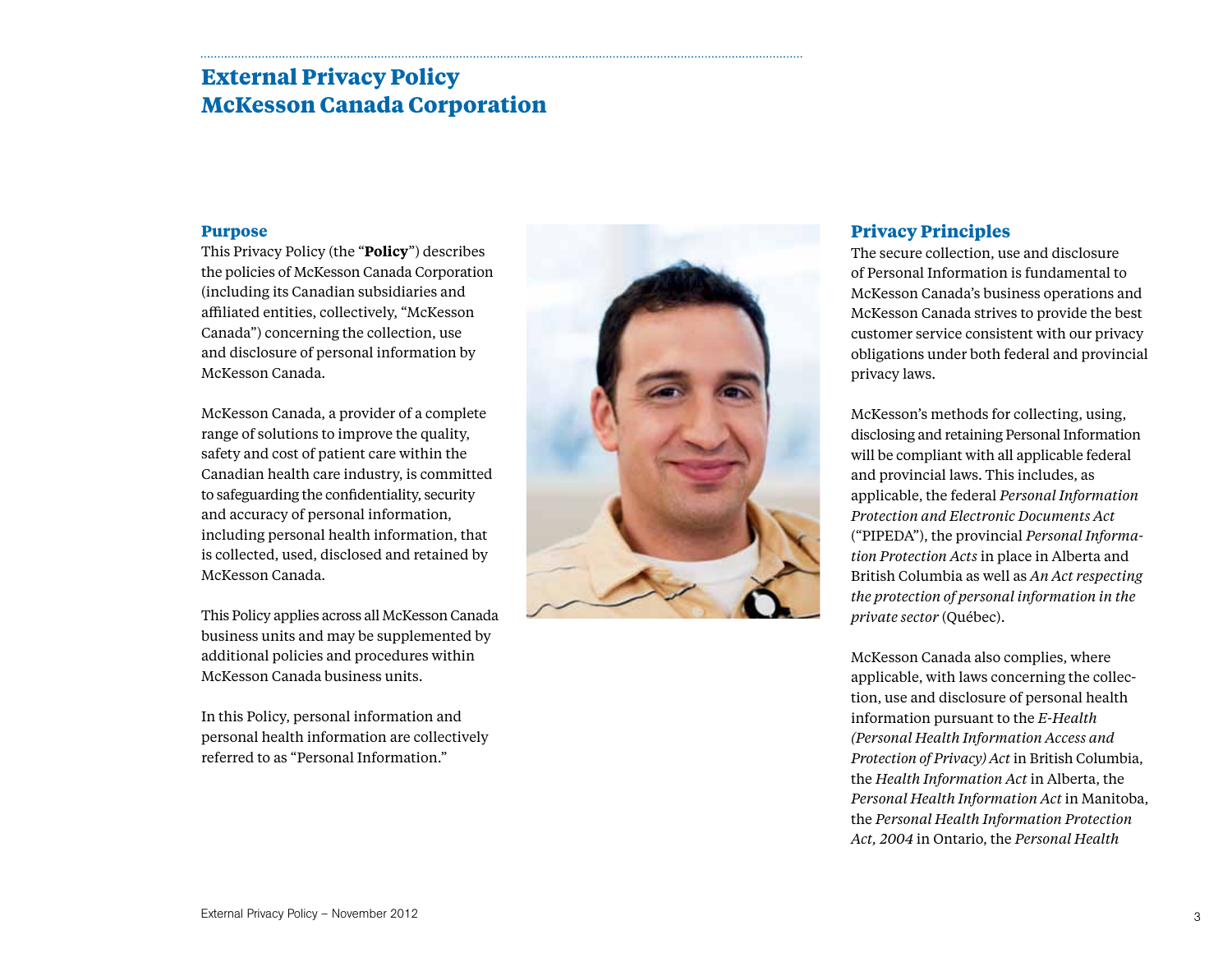*Act* in Newfoundland and Labrador, and the *Personal Health Information Act* in Nova Scotia. This Policy reflects the 10 key principles/fair information practices of privacy which form part of PIPEDA and Canadian privacy laws. The Personal Information that McKesson

Canada collects will vary depending on the circumstances, but could include:

*Information Privacy and Access Act* in New Brunswick, the *Personal Health Information* 

- • Name, address, telephone number, email address and other contact information for members of the public who do business with McKesson Canada or who are patients for whom McKesson Canada provides services either directly or through its clients;
- • Credit and other financial information for those individuals who do business with, or obtain services from, McKesson Canada;
- • Insurance information for the provision of health care, or health care related services; and
- • Voice recording information for individuals who contact McKesson Canada.
- 1. **Accountability:** McKesson Canada is responsible for Personal Information under its control. McKesson Canada is committed to observing high standards of honesty, integrity and ethical conduct in all of its operations. This includes respecting the security and privacy of Personal Information that is collected, used, disclosed and retained by McKesson Canada. This commitment is an integral part of McKesson Canada's cultural foundation and is reflected in the ICARE Principles (i.e., integrity, customer-first, accountability, respect and excellence) which guide our business interactions.
- 2. **Identifying Purposes:** McKesson Canada collects, uses and discloses Personal Information to:
	- a. provide products and services to individuals or as required under service contracts;
	- b. administer and manage McKesson Canada's operations;
	- c. respond to requests for information and other inquiries from members of the public relating to McKesson Canada products and services;
	- d. investigate breaches, or potential breaches, of applicable laws;
	- e. comply with legal and regulatory requirements;
- f. to enforce or protect our rights;
- g. in connection with a commercial transaction including a transaction involving the sale or transfer of our business; and
- h. meet or fulfill other purposes permitted or required by law.
- 3. **Consent:** Except as permitted by applicable law, the knowledge and consent of the individual is required for the collection, use and disclosure of Personal Information and McKesson Canada will ensure that individuals are given an opportunity to provide informed consent at the time of collection whenever required by law and in accordance with this Policy.
- 4. **Limiting Collection:** McKesson Canada will limit the collection of Personal Information to that which is necessary for the purposes identified above. Information will be collected by fair and lawful means and, where appropriate, will be collected pursuant to contractual arrangements. In some cases, information will be collected from sources other than the individual, for example third parties who represent they have the right to disclose such information to McKesson Canada. Information may also be collected as required or permitted by applicable law.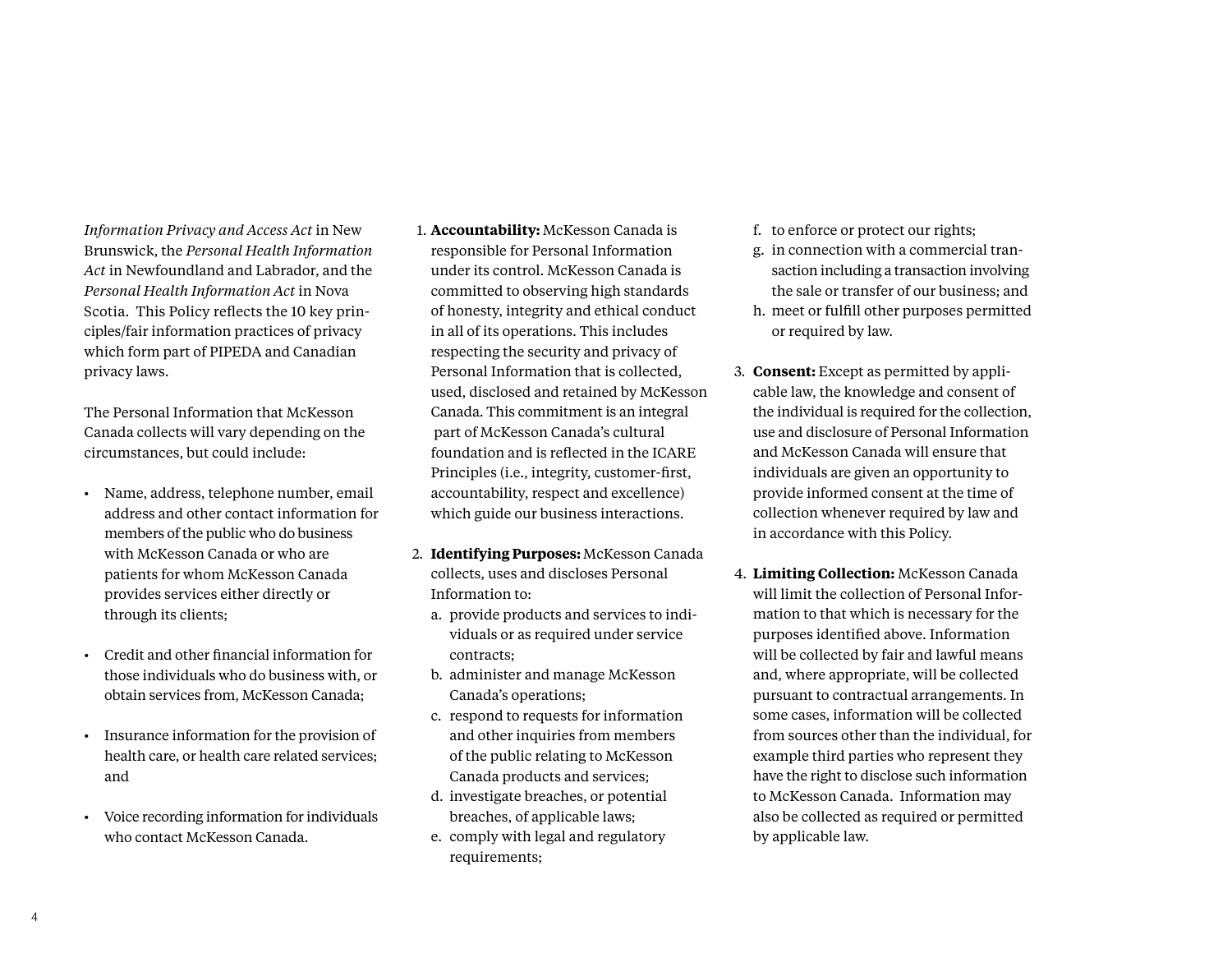#### 5. **Limiting Use, Disclosure, and Retention:**

McKesson Canada recognizes that customers may provide sensitive information to McKesson Canada. Personal Information shall not be used or disclosed for purposes other than those for which it was collected, except with the consent of the individual or as required or permitted by law. Personal Information shall be retained only as long as necessary for the fulfillment of those purposes or as required by law.

McKesson Canada limits access to Personal Information by employees, contractors and agents to a "need to know" basis. Individuals who need to have access to Personal Information may do so only if such access is necessary and within the scope of that individual's job responsibility, if contractually or otherwise required or permitted under applicable law and in accordance with this Policy.

Except under the circumstances described above, McKesson Canada employees are not authorized to access or use customers' Personal Information.

From time to time, Personal Information collected by McKesson Canada may cross provincial or national borders (including

to the United States). That Personal Information would then be subject to legal regulation outside of the organizational restrictions put in place by McKesson Canada.

6. **Accuracy:** Personal Information shall be as accurate, complete, and up-to-date as is necessary for the purposes for which the Personal Information was collected. McKesson Canada will update Personal Information only as and when necessary to fulfill the identified purposes or upon notification from the individual or other legally authorized representative.

Individuals wishing to update their Personal Information may make a request to McKesson Canada's Director of Corporate Compliance by email at compliance@mckesson.ca. McKesson Canada will comply with all applicable laws when such a request is made.

7. **Safeguards:** McKesson Canada will take appropriate physical, technical and administrative safeguards and precautions to secure Personal Information. Personal Information shall be protected by security safeguards appropriate to the sensitivity of the information and in accordance with McKesson Canada's IT Security Policy.

Suppliers, contractors and agents working for or with McKesson Canada are contractually required to use appropriate physical, technical and administrative safeguards and precautions to secure Personal Information and must have in place privacy policies and practices, including data security policies and practices that are at least as restrictive as this Policy.

McKesson Canada employees and contractors are expected to use secure processes to maintain the integrity of company and customer information including the use of secure encryption whenever Personal Information is transmitted over public networks or is contained on portable or mobile devices used or carried outside McKesson Canada offices.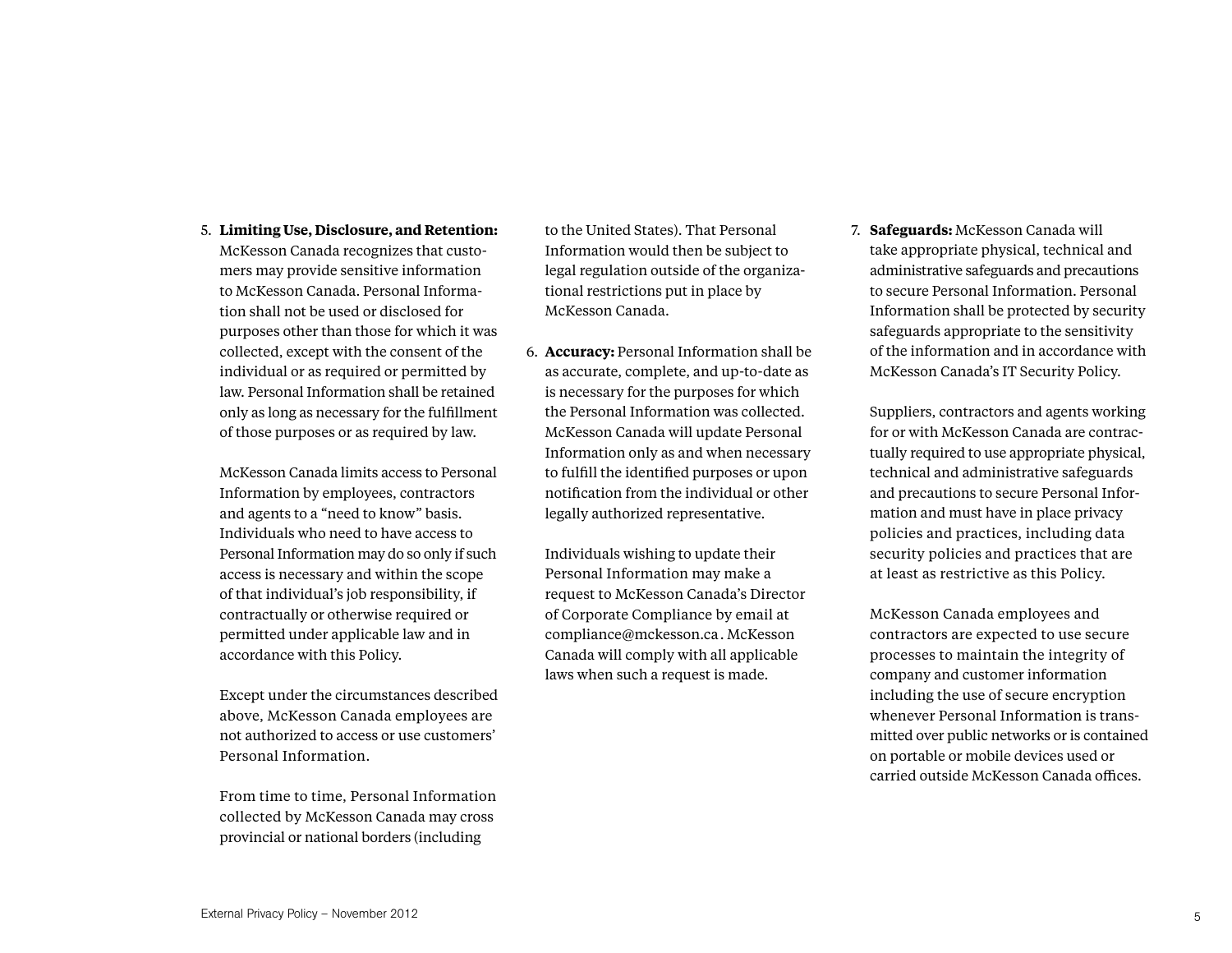- 8. **Openness:** McKesson Canada will make its policies and practices surrounding the management of Personal Information, as well as the contact information of its Director of Corporate Compliance, readily available.
- 9. **Individual Access:** McKesson Canada will ensure there are policies and practices in place to ensure individuals can access their Personal Information upon request, subject to certain exceptions under applicable privacy laws.
	- Exceptions may include information that is prohibitively costly to provide, information that contains references to other individuals, information that cannot be disclosed for legal, security, or commercial proprietary reasons, and information that is subject to solicitor-client or litigation privilege.
	- Individuals making such a request should be aware that their right to access their Personal Information is not absolute. McKesson Canada may decline such access requests where required to do so under applicable law or regulatory requirements. It is also possible that the Personal Information may no longer exist,

or has been made anonymous, in accordance with McKesson Canada information retention practices.

10. **Challenging Compliance:** Individuals who wish to challenge McKesson Canada's compliance with these principles may address their concerns to McKesson Canada's Director of Corporate Compliance at compliance@mckesson.ca. McKesson Canada will investigate all complaints and, if required, will take appropriate measures to resolve the complaint.

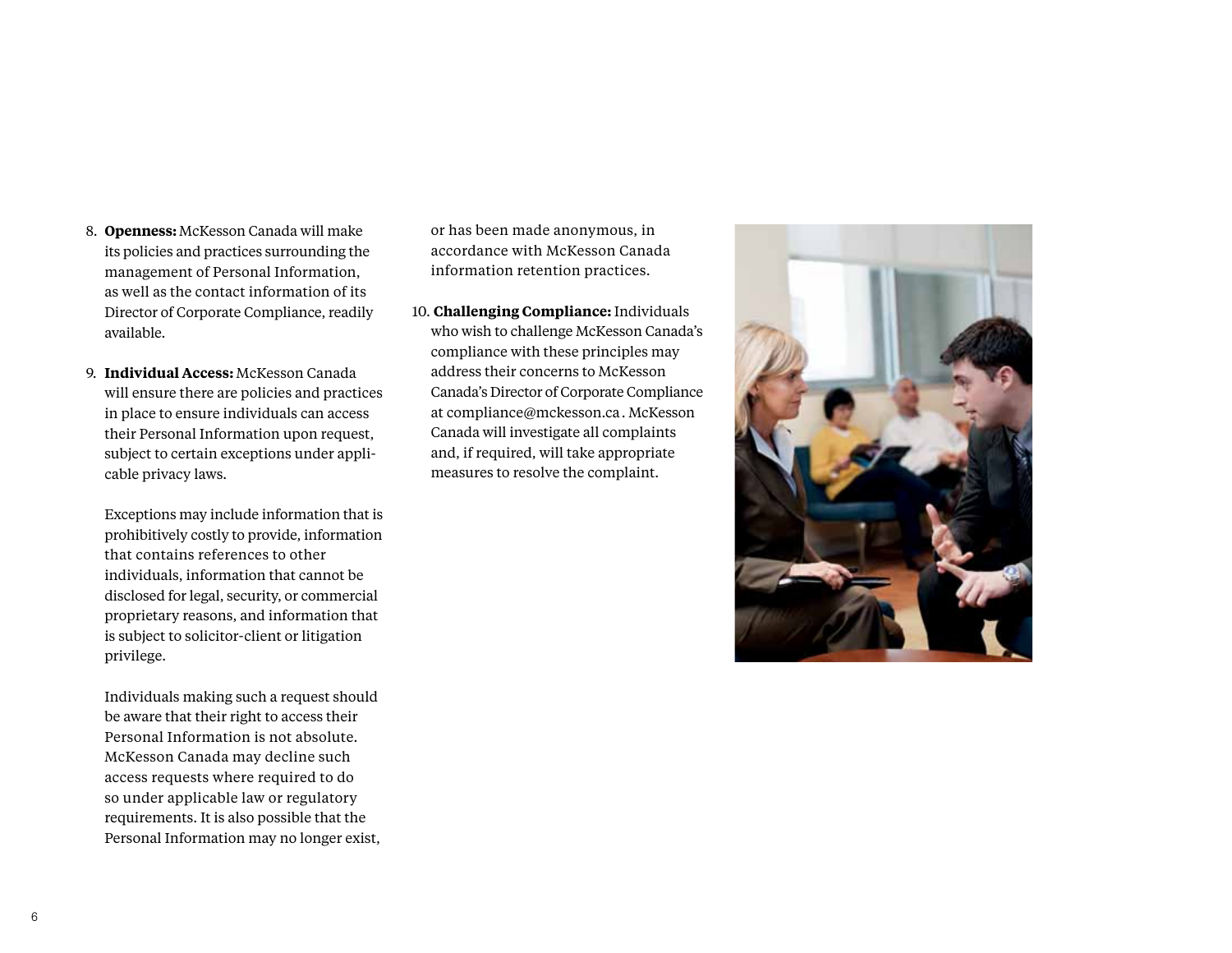## **Related Information**

McKesson Canada Corporation is comprised of multiple business units, each of which may consist of one or more functions that are subject to this Policy. Each such business unit function must restrict the collection, use or disclosure of Personal Information to the activities or services that they perform, either for the individual from whom the information was collected, for the business unit's customers' operations, or for the business unit's own purpose. A McKesson Canada business unit may not disclose Personal Information to another function within its business unit, or to another McKesson Canada business unit in a manner that violates the permitted collection, use and disclosure of Personal Information as set out in this Policy. In all cases business units must ensure that Personal Information is securely safeguarded at all times.

Where appropriate, McKesson Canada may also have in place more detailed policies and procedures governing the collection, use and disclosure of personal information in specific parts of its businesses activities. Where such policies are in place, they will be available on the McKesson Canada website.

## **Questions and McKesson Canada Contact**

For questions about this Policy, please contact McKesson Canada's Director of Corporate Compliance at compliance@mckesson.ca.



## **Updates to this Policy**

McKesson Canada will review this Policy periodically and will update this to address changes in applicable laws and regulations as necessary. When updates are made, an update will be posted on the McKesson Canada website. Please check our website to ensure you have the most up-to-date privacy policy.